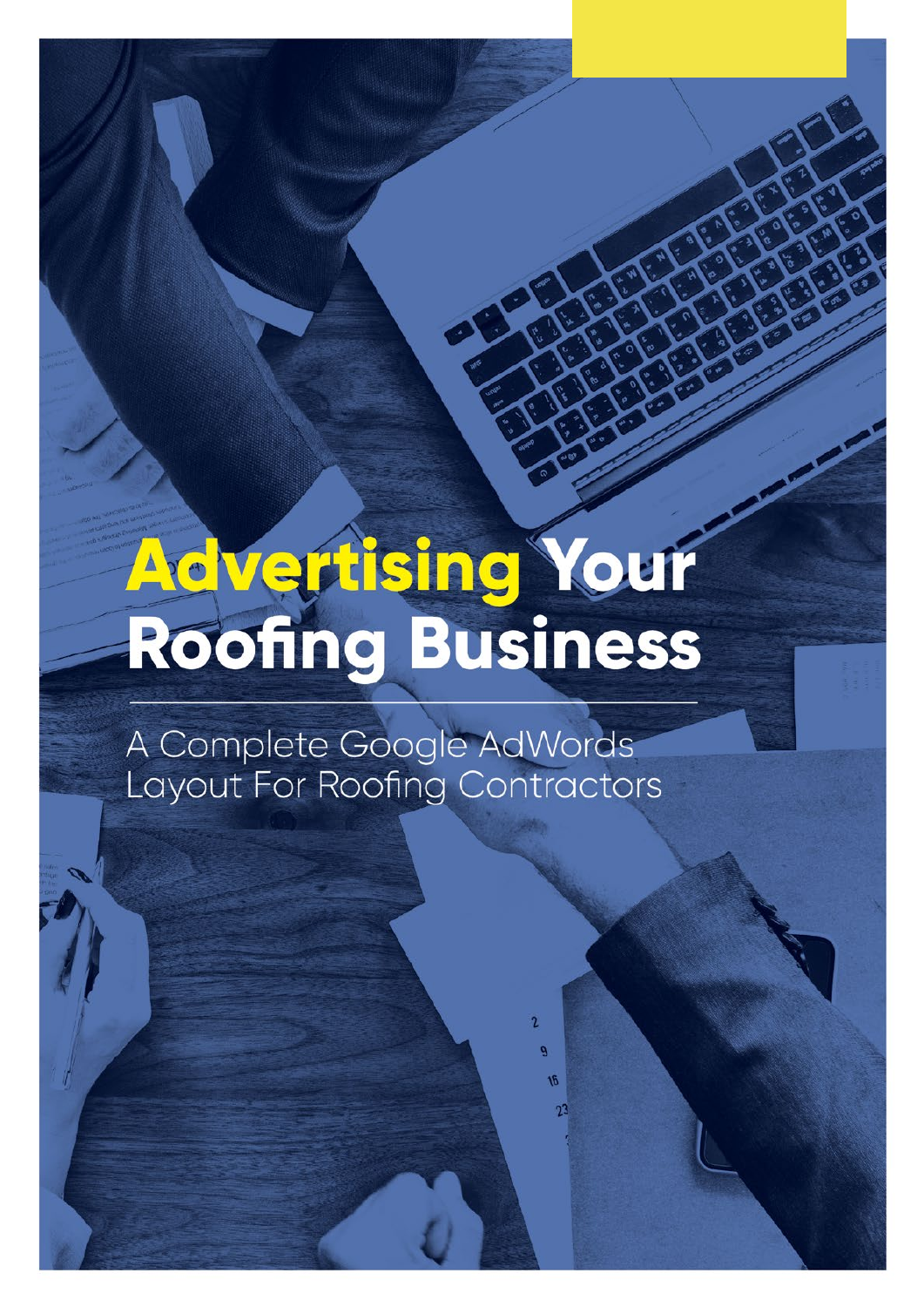

### **Welcome, roofers!**

In this booklet we will cover the basics of best advertising practices for your roofing business. Sit back and let the information soak in!

In the first section we quickly cover the most common keywords that bring in the most conversions. Of course, this just scratches the surface, so feel free to contact us anytime to go in more detail! Just add your city below and you are good to go.

#### **Keywords:**

- 1. Roofing contractor + city
- 2. Roofing company + city
- 3. Roofer + city
- 4. Metal roofing + city
- 5. Roofing coating + city, state abbreviation
- 6. EPDM roofer + city, state abbreviation
- 7. Roof Coating contractor + city, state abbreviation
- 8. Commercial Roof Coating + city, state abbreviation
- 9. Roofing companies + city, state abbreviation
- 10. TPO + city, state abbreviation
- 11. Roof repair + city, state abbreviation
- 12. Roofing contractors + city, state abbreviation
- 13. Metal Roof Installation + city, state abbreviation
- 14. Roof Replacement + city, state abbreviation
- 15. City, state abbreviation + metal roofing company
- 16. Roofing + city, state abbreviation
- 17. Asphalt shingles repair + city, state abbreviation
- 18. Asphalt shingles installation + city, state abbreviation
- 19. Best roofing service + city, state abbreviation
- 20. Roofing companies near Me

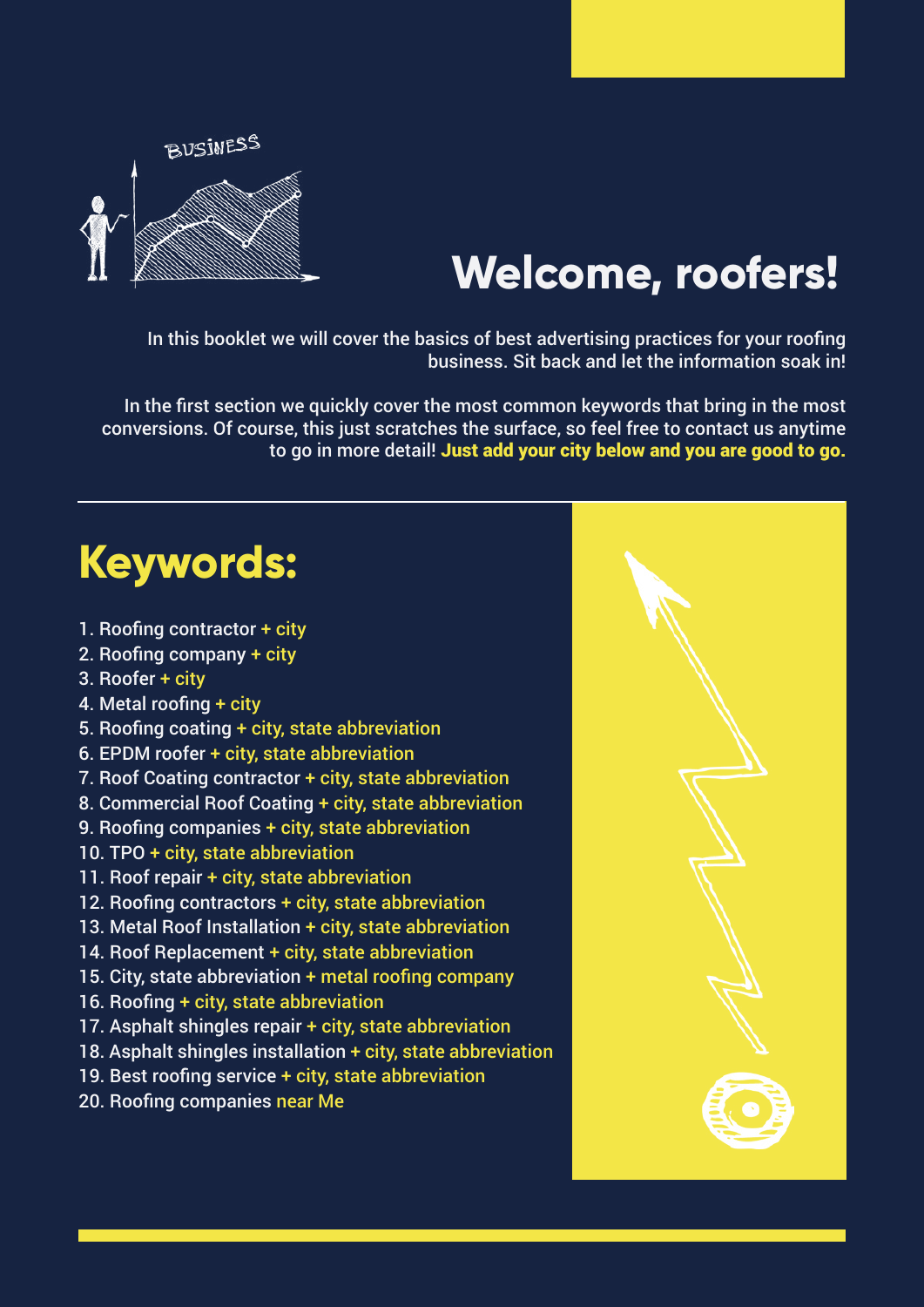## **[Layout:](http://preview.ibb.co/byJOHx/Add_heading_1.jpg)**



This part focuses on the **"best practices"** landing page layout in the roofing industry, i.e. you will most likely find this type of layout on the most successful roofers' websites. Following it brings the best results!

> So without further ado, here it is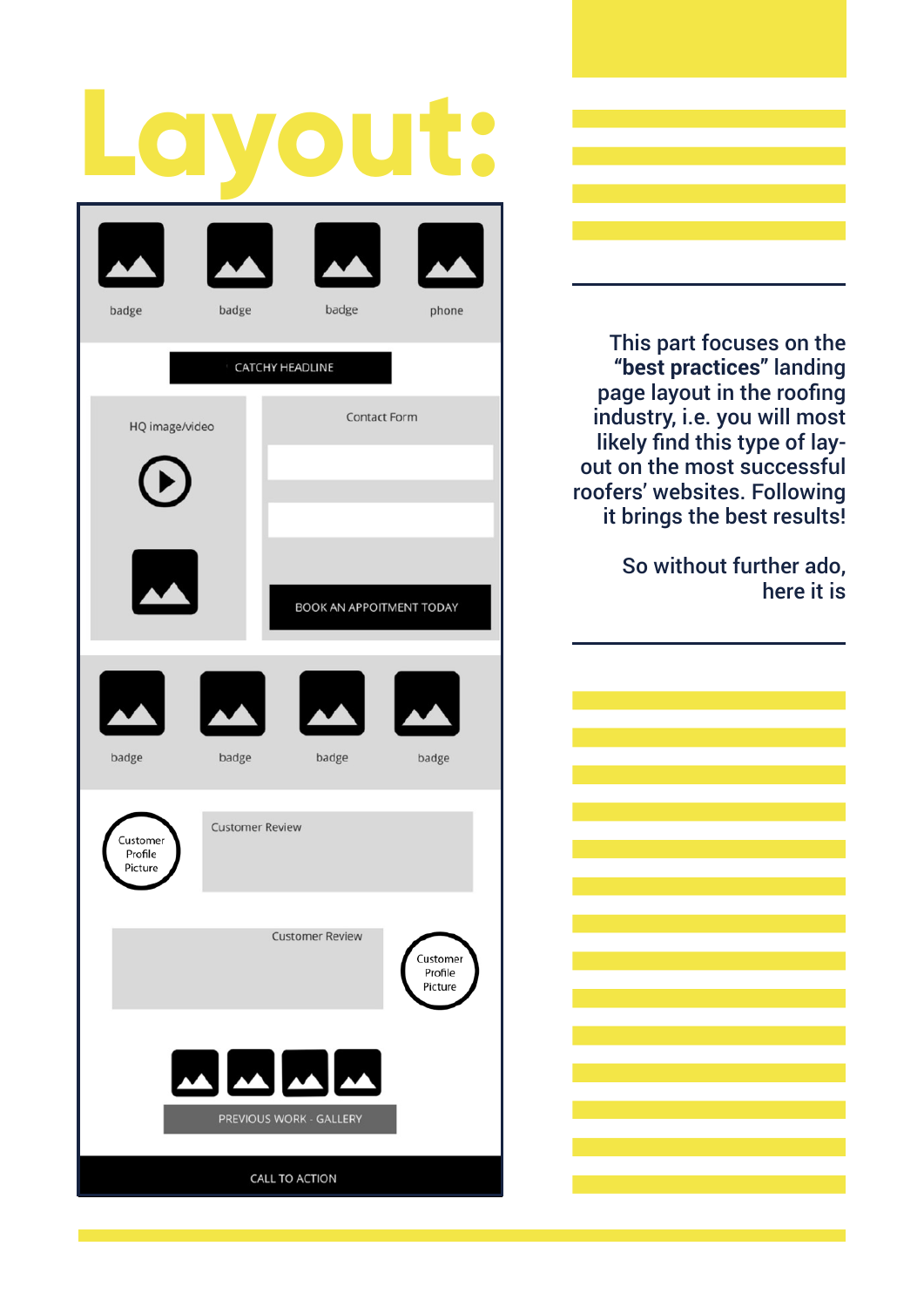### **Ads:**

#1 Roofing Contractor CITY | Choose The Best In Town Ad www.expandedtextads.com/roofing-company/free-inspection -Your roof will be built to last a lifetime. Get a FREE estimate within 24 hours!



General Roofing Ad: preview of an ad targeting general roofing related keywords!

#### #1 Commercial Roofing Company | Choose The Best In CITY

[Ad] www.expandedtextads.com/commercial-roof/free-inspection -20 Year Material & Labor Warranty Included. Leak-Free Roof Systems - Guaranteed.

| Google |  |                         |                                                                                                                    |  |
|--------|--|-------------------------|--------------------------------------------------------------------------------------------------------------------|--|
| Q      |  |                         |                                                                                                                    |  |
| AI     |  | MAPS IMAGES VIDEOS      |                                                                                                                    |  |
|        |  | Choose The Best In CITY | #1 Commercial Roofing Company  <br>Ad www.expandedtextads.com/comme<br>20 Year Material & Labor Warranty Included. |  |

Commercial Roofing Ad: preview of an ad targeting general commercial roofing related